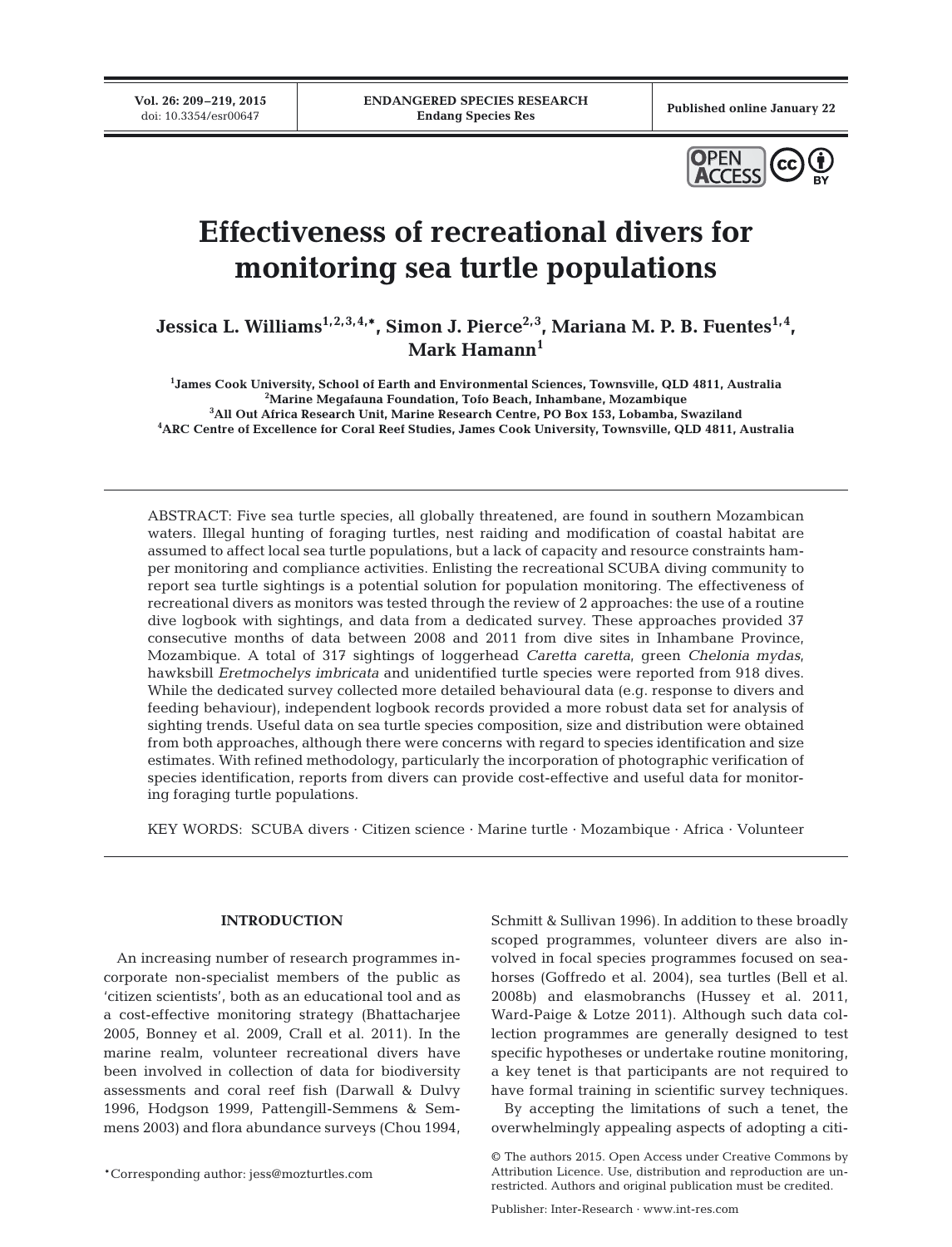zen science programme can be realised. Such benefits include low cost and a potentially large unpaid workforce, allowing for monitoring over large geographic areas or temporal periods (Mumby et al. 1995, Teleki 2012). Additionally, citizen science programmes can be used as education and outreach tools to promote conservation objectives and even to engage potential funders or fund specialist research projects (Gouveia et al. 2004). Success of citizen science projects as measured through their outputs or scientific applications has been varied (Darwall & Dulvy 1996, Van Strien et al. 2013), but has increased over time.

However, because some volunteer-based efforts are not developed with the aim of producing publishable data in mind (Paulos 2009) or, alternatively, do not result in data of suitable quality, the value of such programmes to conservation and management has been contested (Halusky et al. 1994, Mumby et al. 1995, Darwall & Dulvy 1996). Debates centre around aspects of the inherent shortcomings of citizen science with a focus on the effectiveness and adequacy of training. One common deficiency of citizen science projects is a lack of recognition by participants of potential sources of error and associated corrective actions, due to their lack of familiarity with experimental design (Paulos 2009). Citizen scientists have also been criticised for overestimating abundance and species diversity (Foster-Smith & Evans 2003, Uychiaoco et al. 2005), and failing to fully document observations (Roxburgh 2000, Barrett et al. 2002) or record factors such as effort (Halusky et al. 1994, Lynch et al. 2004). There have also been concerns on the reliability of taxa identification below family level (Halusky et al. 1994, Mumby et al. 1995). Comprehending both strengths and weaknesses of citizen science is essential for successfully utilising this technique (Conrad & Hilchey 2011). To achieve effective research outcomes, the citizen science programme must be designed accounting for the capacity of its volunteer collectors and the skills required to implement its data collection method (Shirk et al. 2012, Van Strien et al. 2013). In the present paper we evaluate the utility of data collection by volunteers undertaking an in-water sea turtle monitoring project. We make recommendations to improve the design of such projects to maximise scientific value.

Monitoring of nesting sea turtles has traditionally used a large volunteer workforce (Ellis 2003). There are some long-running and well-recognised turtle projects that are based on a model that uses citizen scientists to collect most or all of their data, for example at Tortuguero in Costa Rica (Campbell & Smith 2006) and Mon Repos in Australia (Wilson & Tisdell 2001). In most cases, such field-based marine turtle research projects are overseen by trained researchers and implemented by trained volunteers or staff, as in programs in Florida and North Carolina, USA (Bradford & Israel 2004, Cornwell & Campbell 2012), and generally include quality checks on the data. Citizen science is often considered a cost-effective tool for ensuring sufficient participants to complete resourceintensive monitoring programmes, such as comprehensive nesting beach censuses (Eckert 1999, Silvertown 2009, Landry & Taggart 2010), that would not otherwise be economically or logistically feasible.

The relative ease of land-based as opposed to ocean-based surveys means that sea turtle population estimates tend to be based on nesting surveys rather than knowledge of total population size (Bjorndal 1999, Sims et al. 2008). In-water monitoring programmes have frequently adopted physical capture techniques such as tangle netting (Seminoff et al. 2002, Eaton et al. 2008) and direct capture (rodeo) (Limpus & Reed 1985, Ehrhart & Ogren 1999). Some in-water sea turtle monitoring projects have used volunteers or recreational divers for data collection, but their application is often limited because these specific projects have typically been equipment intensive and require specialist training and physical skills (e.g. SCUBA, free diving and advanced animal handling skills). Although the opportunity to view sea turtles is often acknowledged as a tourist attraction on coral reefs (Schofield et al. 2006, Eaton et al. 2008), a scarce number of projects have explored this as a potential solution for collecting information and there are fewer documented projects based on noninvasive in-water citizen science for monitoring foraging turtles (e.g. Hickerson 2000, Houmeau 2007, Bell et al. 2008b).

Five sea turtle species live and nest along Mozambique's 2700 km coastline: loggerhead *Caretta ca retta*, green *Chelonia mydas*, hawksbill *Eretmo chelys imbricata*, leatherback *Dermochelys coriacea* and olive ridley turtles *Lepidochelys olivacea* (Louro et al. 2006). All sea turtles in Mozambique face increasing threats from fishing (including gill-netting, beach seining and trawling), direct take (fishing for sustenance and/or traditional take) and coastal habitat modification (Louro et al. 2006, Costa et al. 2007). Data on their distribution, migration and nesting areas in the country are scarce and restricted to a few locations (Costa et al. 2007). Inhambane Province, in southern Mozambique, is an emerging marine tourism destination (Pierce et al. 2010, Tibiriçá et al. 2011) and has been proposed as a potential Marine World Heritage site based on its outstanding mar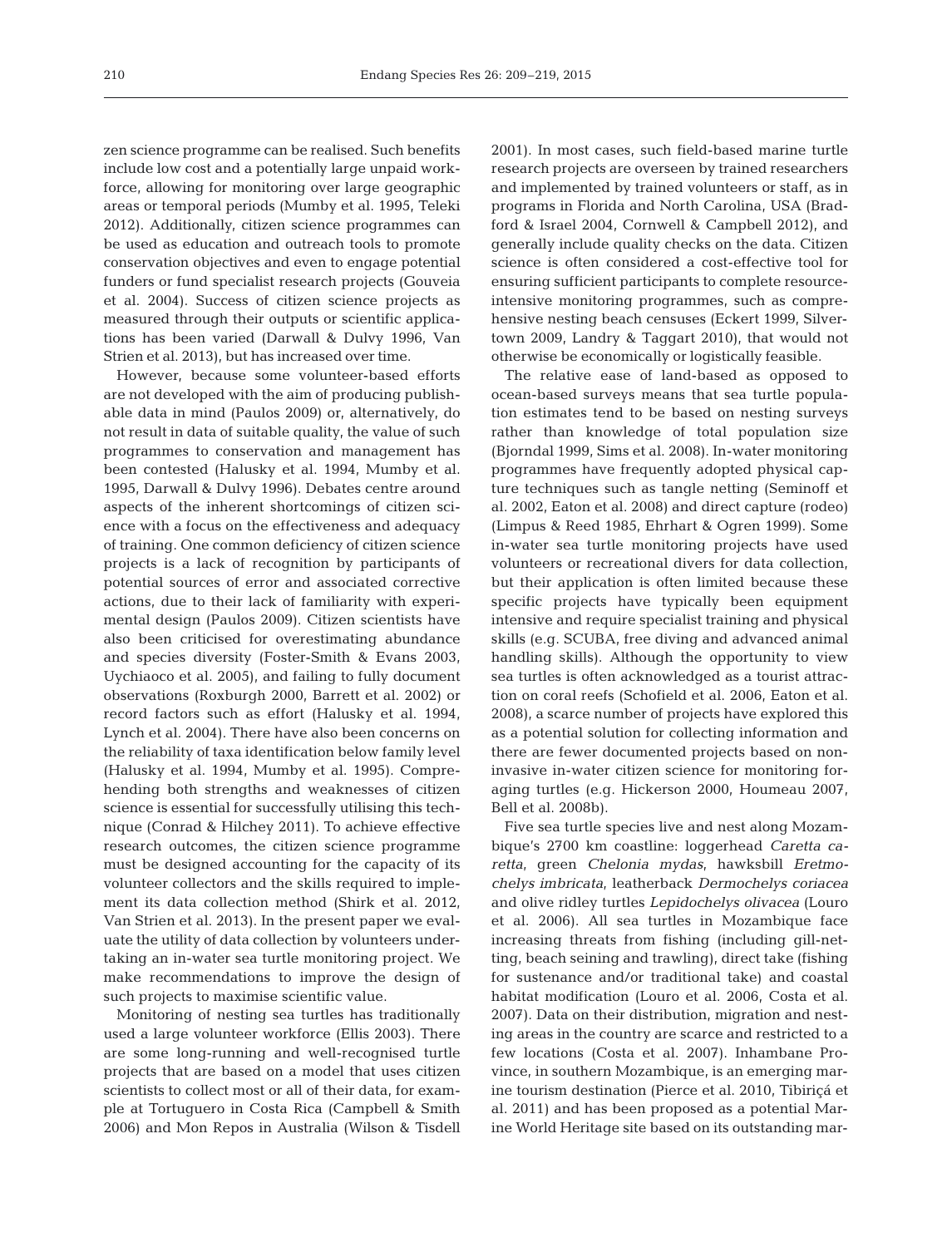ine wildlife (Obura et al. 2012). However, this region also has the highest recorded levels of turtle mortality in Mozambique (Pereira et al. 2010), despite all turtle species having been legally protected from consumptive use since 1965 (Pereira et al. 2010). There is a need for baseline data to effectively manage Mozambique's turtle populations, which currently cannot be achieved through conventional means due to limited resources. The citizen science approach may be a solution to this issue.

Conscientious long-term record-keeping by recreational divers has been shown to have considerable scientific value (Goffredo et al. 2010, Ward-Paige & Lotze 2011, Jaine et al. 2012), particularly when there are reliable records of the presence and absence of the focal species coupled with environmental data (Goffredo et al. 2004, Hussey et al. 2011, Ward-Paige et al. 2011). Divers can facilitate continuous temporal monitoring of large areas where resources and either traditional academic or government research interest are low (Goffredo et al. 2010, Lorenzo et al. 2011). Increasingly, scientists are utilising these citizen science records and personal logbooks to assess longterm trends (e.g. Lloyd et al. 2012, Jaine et al. 2012) and an increasing number of historical data sets are being recognised as a source of high quality data (Miller-Rushing et al. 2012).

Mozambique, where there are few resources available for monitoring, a long and remote coastline and limited knowledge of species abundance and distribution, presents a challenge for conservation managers. Specifically, limited contemporary nesting and thus opportunity to sample on nesting beaches creates a challenge for managers to assess the impacts and scale of direct take of nests and foraging turtles. Here, we assess foraging turtle populations in an understudied region of Mozambique by evaluating data collected from 2 different citizen science initiated monitoring programmes: (1) logbook records from a single dive operator, and (2) a dedicated survey of turtle sightings recorded by multiple staff from different dive operators and paying volunteers from a local conservation organisation. Two such pre-existing citizen science data sets were available to us, for the purpose of comparing strategies to see whether either could produce usable data. Our aim was to evaluate the results, identify issues associated with using volunteer participants and refine protocols for future studies that could benefit from the same approach. Our secondary objective was to provide the first information from in-water observations of species composition, abundance and spatio-temporal patterns of sea turtle presence from Mozambique.

# **MATERIALS AND METHODS**

## **Data collection**

We were provided access to 2 data sets from the Tofo dive tourism industry to review their potential scientific value for in-water sea turtle monitoring. First, there was a dive logbook/register independently established and collected by one dive centre, where the megafauna species sighted on every dive were recorded (e.g. bottlenose dolphin, humpback whale, white tip reef shark, reef and giant manta rays), regardless of presence/absence of turtles (logbook). Second, from 4 other dive centres, there was a turtle sightings survey, where divers specifically reported the presence of a turtle during a dive (dedicated survey), which was initiated by a marine volunteer project. Whilst the dedicated survey was intended for scientific use, the logbook was recorded without a specific purpose or at least not originally intended for scientific application.

The logbook data set covered 653 dives conducted between 19 March 2008 and 28 October 2009, and represented the majority of diving effort conducted by this dive centre (similar to Lynch et al. 2004). All staff members were involved in the data recording process. For analysis, turtle sightings were reported as a daily binary presence/absence at each dive site to avoid potential bias from individual turtles being double-counted during a single dive, or by different groups on a single day. Species and dive site were recorded, and other parameters including depth, total dive time, current strength and visibility were also reported for most dives.

Project coordinators of a marine volunteer conservation organisation initiated a dedicated survey for sea turtle sightings that took place between 2009 and 2011, using a survey protocol adapted from Bell et al. (2008b). Surveys were designed to record sea turtle sightings on a daily basis. Following a voluntary agreement by 4 dive centres (notated as dive center A, B, C and D) to participate in the monitoring programme, a briefing was provided to give instruction on methodology and data capture. A briefing on turtle species identification by the project coordinator of the marine conservation programme was provided to participating staff at each dive operation. Materials such as dichotomous keys, along with charts and information posters to assist with species identification, were also provided. Participants were encouraged to provide photographs to validate species identification. Criteria on the survey forms included date, time, location, species, behaviour and environ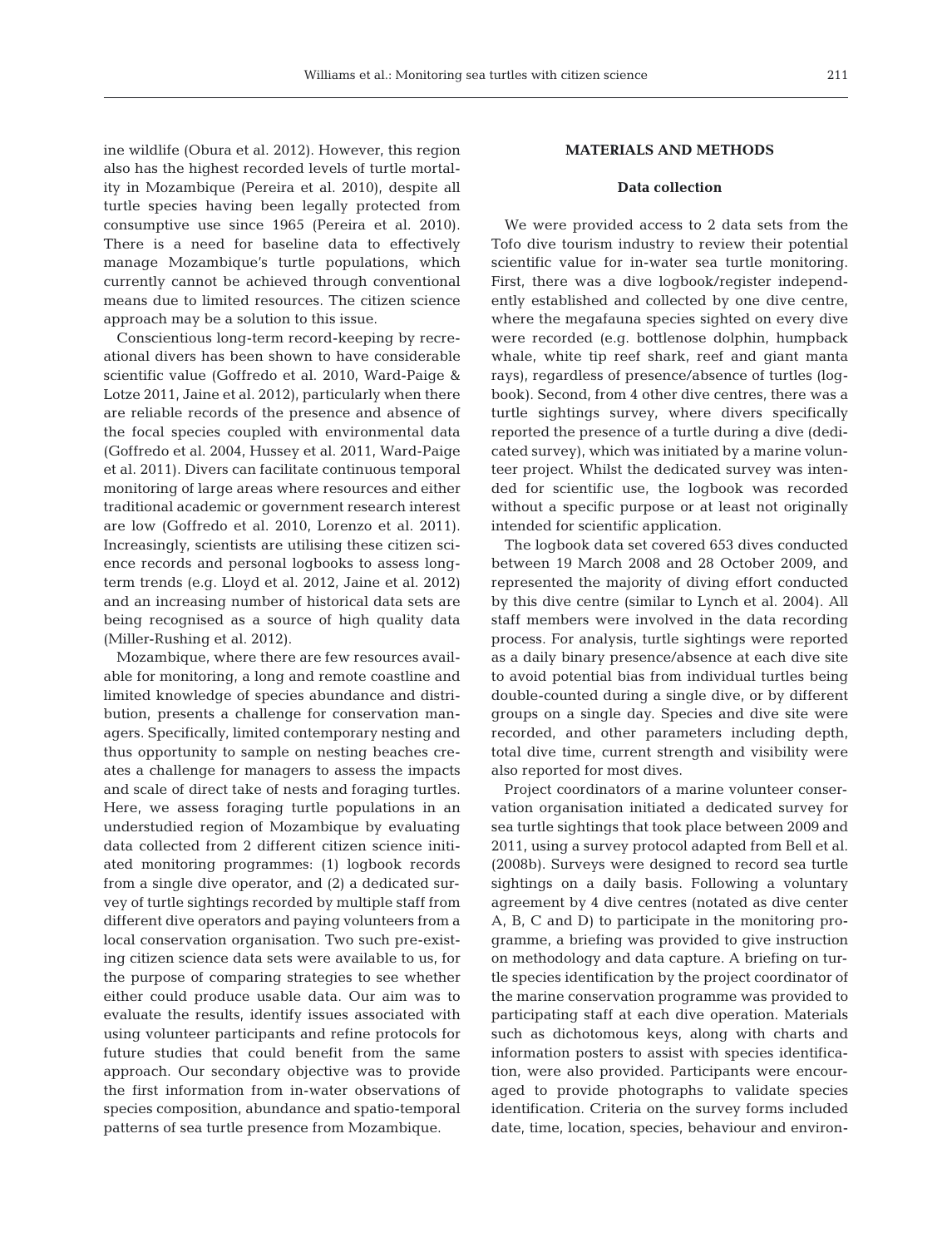mental characteristics (depth, water temperature and visibility). Dive centre D hosted paying volunteers from a marine conservation programme, and these volunteers participated in the dedicated survey programme. At each dive centre, one person from each trip, most frequently a divemaster, divemaster trai nee or marine volunteer (at dive centre D), filled in the dedicated survey form. Dedicated survey forms were completed in accordance with group consensus of the paying volunteers (from dive centre D) or dive staff present on the dive.

## **Site description**

All data were collected from reefs close to Tofo Beach (Praia do Tofo) (−23.51° S, 35.23° E), a small seaside resort town situated in Inhambane Province, Mozambique, about 400 km northeast of the nation's capital, Maputo (Fig. 1). Survey reefs were located along a 40 km stretch of coast from 500 m to 15 km offshore. These reef habitats are rocky with low hard coral diversity. The depth of surveyed reefs ranged from 11 to 30 m. Ocean conditions are dynamic, with underwater horizontal visibility varying from 5 to 30 m (Tibiriçá et al. 2011) and water temperature



Fig. 1. Study site (Tofo Beach, Mozambique) and surveyed dive sites, with average depths in parentheses

varying seasonally from a high of 30°C during summer months (Dec−Mar) to 16°C during the winter (Jul−Sep) (Rohner et al. 2013). Current strength is also variable, with stronger currents potentially af fecting the search ability and coverage of divers. When weather conditions with a Beaufort sea-state of 4 or above (and swells of 2.5 m or above) were present, diving was prohibited for safety reasons. Cyclones occasionally occur over summer months and lead to periods where diving is not possible.

#### **Data validation and analysis**

To avoid possible data duplication within a day, or between dive groups at 1 site, only 1 record per species per day at a specific site was used in analyses. Similarly, to avoid the possibility of double-counting an individual turtle seen at different times during the same dive, we treated data as presence/absence rather than a count of individual turtles. On days with multiple encounters, only the first record of the day was included in analysis. During the 16-mo sampling period this resulted in elimination of 27 records across 24 sampling days (2 animals sighted per day,  $n = 22$ ; 3 animals sighted,  $n = 1$ ; 4 animals sighted,

> $n = 1$ . This also resulted in ancillary data, such as sizes and behavior, which were discarded through this process. Minimum categories required from either the logbook or dedicated survey included date, dive site and animals sighted.

> Although sightings  $(n = 24)$  of leatherback turtles *Dermochelys coriacea* were recorded in the data set, these records were not considered in analyses as they were always of animals sighted at the sea surface while boats were in transit, rather than at specific dive sites.

> Where possible, mean dive times and depth were calculated for each site to provide a representative measure for effort. Because dive times were recorded in the logbook data set, the probability of encountering a turtle during a dive (turtle sightings per hour) could be calculated. Differences in the characteristics of each data set meant that they could not be combined for analysis of annual and seasonal sighting trends, so intra-data set analyses were conducted to evalu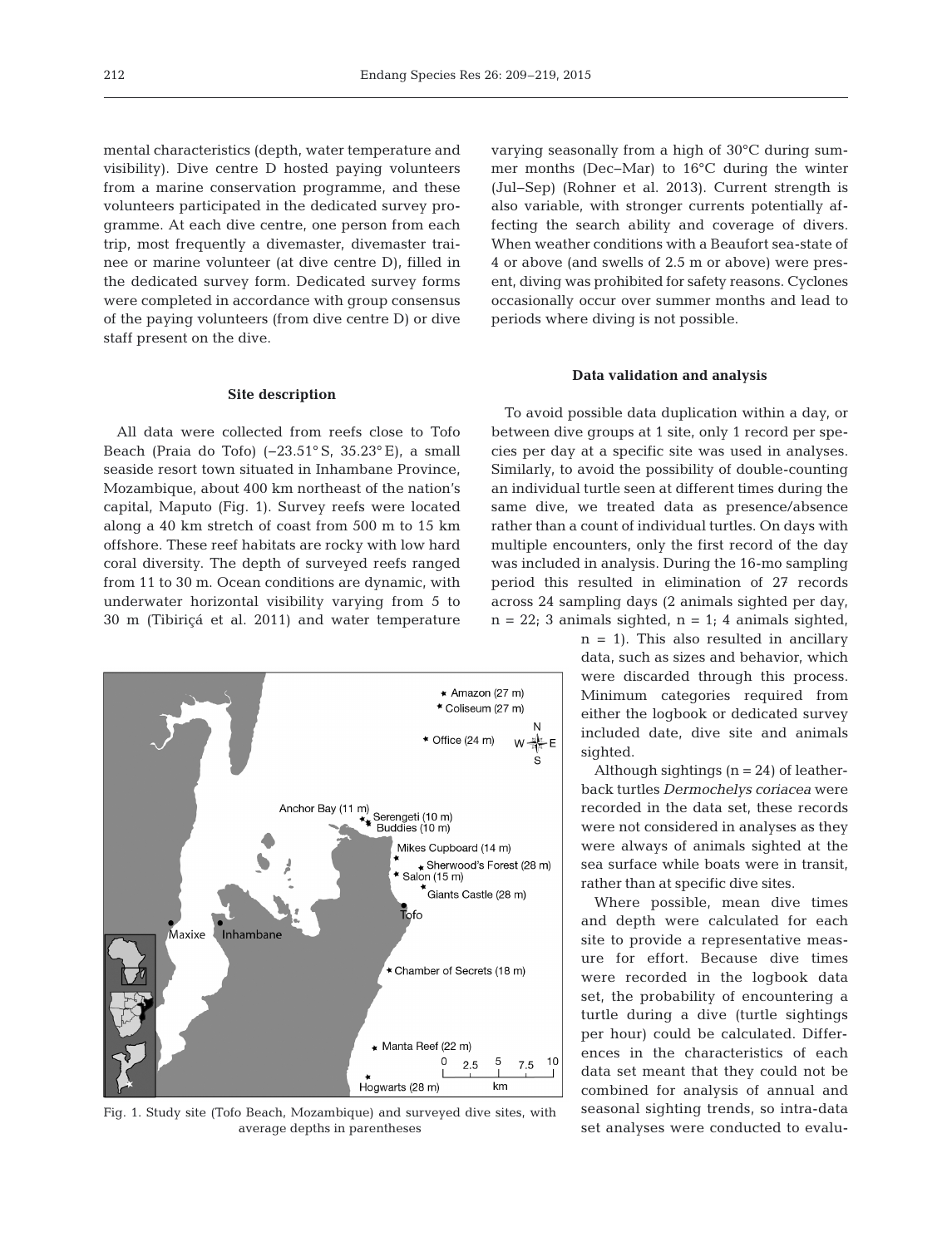ate the accuracy and utility of results. Estimates exceeding 1.2 m for loggerhead, 1.4 m for green and 0.9 m for hawksbill turtles were classified as biologically improbable (Van Buskirk & Crowder 1994). All length estimates were included in the analysis to demonstrate accuracy; however, it was not possible to calculate mean carapace length as observers visually estimated lengths. Inter-annual and seasonal trends could not be examined using the consecutive data sets together due to positive sighting bias in the dedicated surveys; instead, they were considered independently.

# **RESULTS**

#### **Logbook**

Fifty-two turtle sightings were recorded during 653 dives between 19 March 2008 and 28 October 2009, equating to a sighting rate of 8.1%. A mean turtlesighting rate of 0.15 turtles  $h^{-1}$  was calculated from the total dive effort (497.89 diving hours). The majority of sightings  $(67.4\%, n = 35)$  were not classified to species. For identified sightings, loggerhead turtles were the most frequently observed  $(n = 10)$ , followed by green  $(n = 4)$  and hawksbill turtles  $(n = 3;$  Table 1). Estimates of carapace length (CL) were not recorded in the logbook data set.

Of 720 dives recorded in the logbook data set, 653 (~91%) entries were sufficiently complete (minimum recording standard of date, dive site and animals sighted) for use in analyses. The response rate per category was not consistent across the 2 data sets (Table 2). Response rates for date, site and depth were comparable between logbook and dedicated survey methodologies, but there was lower reporting of species, temperature and visibility categories in the logbook data set (Table 2).

Table 1. Summary of reported turtle sightings by species and data set from Tofo Beach, Mozambique. Data were summarised as daily presence/absence at a site to avoid duplicate sightings. Sightings for each data set were reported between 19 March 2008 and 28 October 2009 in the logbook and between 13 December 2009 and 22 March 2011 in the dedicated surveys. Species proportions of total sightings are given in parentheses for the logbook but do not exist for the dedicated survey data set

| Data set                             | Caretta<br>caretta                    | Chelonia<br>mydas | <i>Eretmochelys</i> Unknown<br>imbricata |                        | Total                      |
|--------------------------------------|---------------------------------------|-------------------|------------------------------------------|------------------------|----------------------------|
| Logbook<br>Dedicated survey<br>Total | $10(1.5\%)$ 4 $(0.6\%)$<br>109<br>119 | 91<br>95          | $3(0.4\%)$<br>59<br>62                   | $35(5.3\%)$<br>6<br>41 | 52 $(8.1\%)$<br>265<br>317 |

Table 2. Response rates per data collection criterion according to data set (logbook,  $n = 720$ ; dedicated survey,  $n = 330$ ). Values in parentheses are no. of dives. (–) Information not requested for the respective data sheet

#### **Dedicated surveys**

A total of 265 turtles were recorded across a 16-mo sampling period between 13 December 2009 and 22 March 2011. Contribution of data was not consistent between the 4 dive centres participating in the dedicated surveys  $(A = 49, B = 64, C = 43, D = 109)$ . It was not possible to use the turtle sighting and dive records to quantify effort because overall dive effort per centre was not collected, and one dive centre (D) was a key supplier in the data collection process.

Although the dedicated survey record sheet focused on positive sightings of turtles, divers and dive centres were encouraged by volunteer project coordinators to record dives where turtles were absent. Despite the encouragement, no records were submit-

> ted of zero sightings, leading to an artificially high 100% sighting rate from this data set.

> The response rate of surveys complete with enough information to include in analysis was lower (n = 265,  $~80\%$ ) from the dedicated survey forms  $(n = 334)$ than from the logbook  $(-91\%)$ . There were 9 additional information categories requested in the dedicated survey forms compared to the 8 core categories in the logbook (Table 2).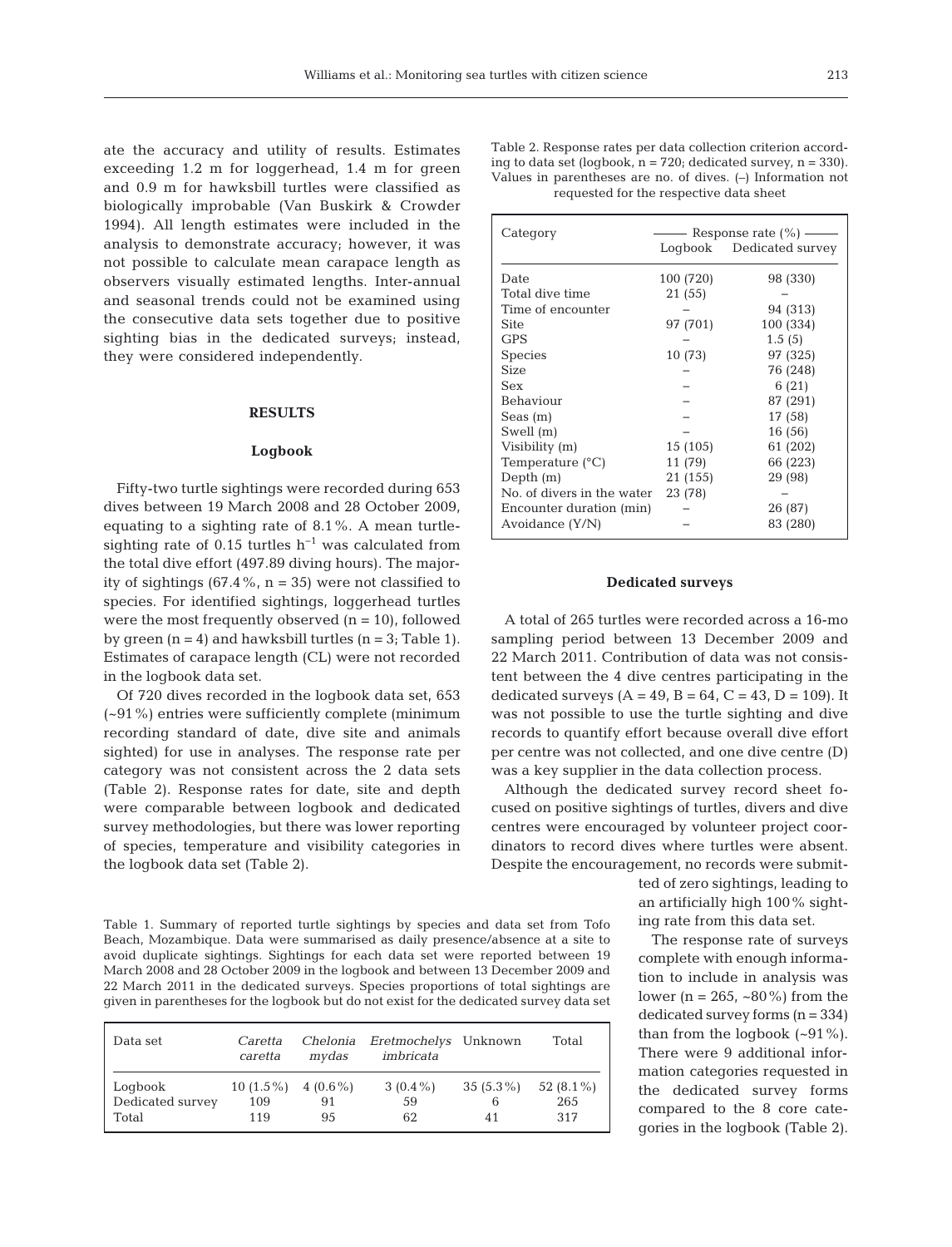Data collectors assigned 97% of sighting records to a species. The most abundant species recorded in this data set were loggerhead, followed by green and hawksbill (Table 1). Of 265 sightings, CL was provided in 70.94% ( $n = 188$ ) of records. Biologically implausible overestimates were apparent in 11.7%  $(n = 22)$  of records, with loggerheads being the species most likely to have overestimated CL  $(n = 16)$ . A mixed size structure was evident (Fig. 2). Irrespective of species, all individuals exceeded 40 cm CL, and the most common size bin of turtles recorded was for estimated CL of 71 to 100 cm. The largest variation in size of estimated CL was in green turtles (40 to 110 cm; Fig. 2A).

## **Comparison between logbook and dedicated surveys**

Data from both data sets indicated that daily turtle sightings varied significantly between dive sites (2-tailed *t*-test, *t* = 51.33, df = 51, p < 0.001). The highest sighting rates were recorded at the deeper dive sites, including Sherwood's Forest  $(28 \text{ m}; 0.46 \pm$ 0.16 turtles h<sup>-1</sup>), Hogwarts (28 m; 0.22 ± 0.22 turtles h<sup>-1</sup>) and Amazon (27 m; 0.22 ± 0.10 turtles h<sup>-1</sup>) (Fig. 3). In addition to sightings, the frequency with wich dive centres visited the high-density turtle sites (pooled for Amazon, Hogwarts and Sherwood's) also varied from a minimum of 9.37% (of all records logged) by dive centre B to a maximum of 23.85% by dive centre D.

### **DISCUSSION**

## **Using recreational divers for monitoring sea turtles**

Our study demonstrated that useful data for monitoring foraging turtles, including detected abundance, species composition, sightings distribution and population structure, can be obtained from recreational divers. However, in future studies, the im portance of careful experimental design and meticulous reporting procedures should be emphasised. It is clear from the data sets we examined that ad hoc implementation and reporting by casual observers diminished the scientific value of the data sets. The data are valuable for providing basic population structure, species composition and turtle sighting rates, and although precise morphometrics such as CL were not as reliable, they could be easily improved for future studies. If dedicated surveys



Fig. 2. Size of turtles sighted in the course of the dedicated surveys (n = 115) for *Caretta caretta*, *Chelonia mydas*, *Eretmochelys imbricata* and unknown species. (A) Linear descriptive statistics from dedicated survey data showing the range and spread of carapace length (CL) data between the 25th and 75th percentiles, with bold line representing the median. (B) Count and distribution of estimated turtle CL according to species, including estimates suspected to exceed biological maximums (n = 22)

were reported more regularly and coupled with photo-identification records, these data would allow for examination of seasonality, individual site residency, population models and long-term sighting trends. With some modifications to survey structure, training and reporting, the involvement of the diving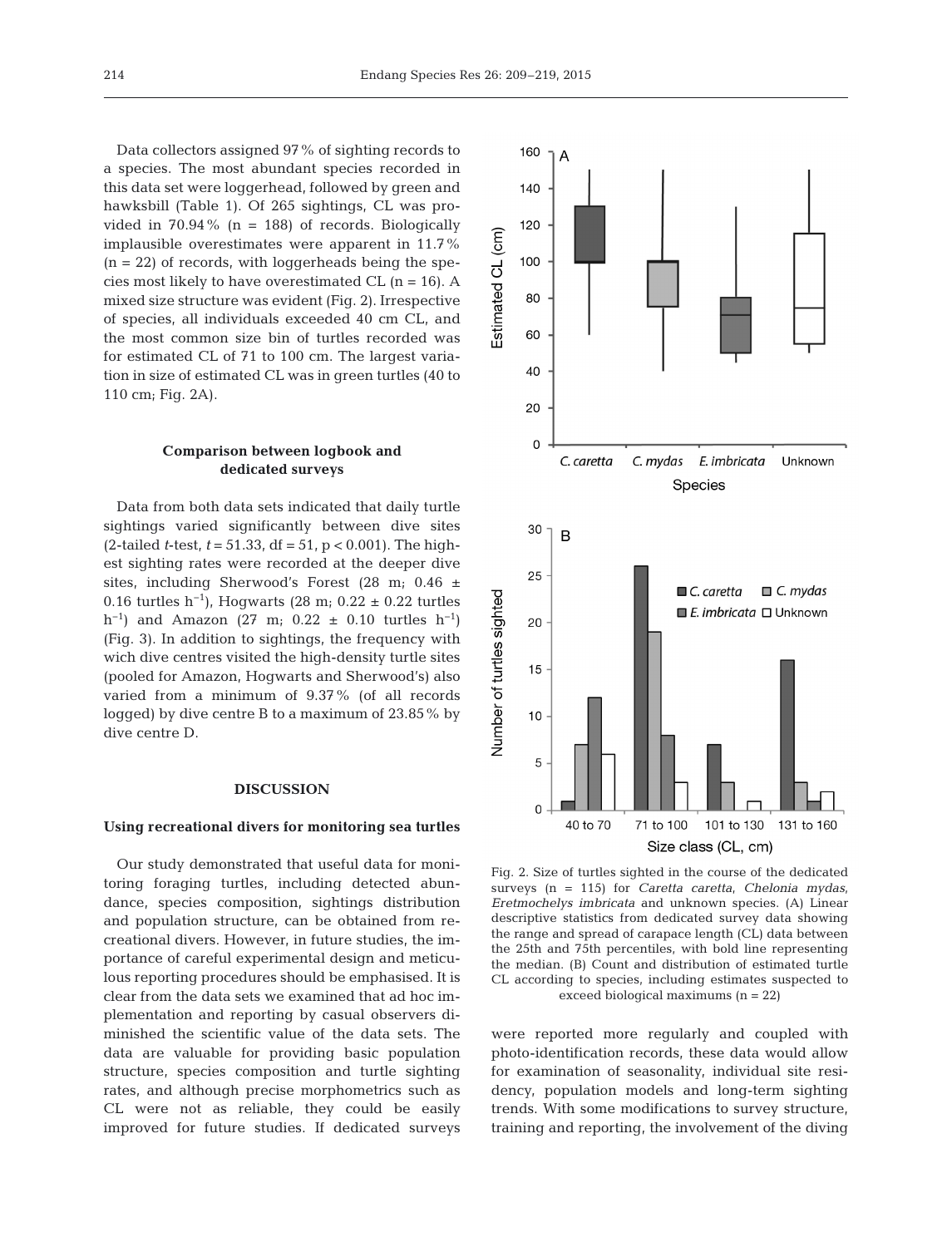

Fig. 3. Turtle sightings per hour per dive site (mean  $\pm$  SE) from the logbook data set. Total numbers of dives per site (n) are displayed above the error bars

community could broadly benefit research on foraging sea turtles. Specifically, in Mozambique, the information on basic population structure and species composition could form a baseline to inform and improve local management of turtles. Both data collection strategies had their apparent strengths and we suggest a combination of the 2 methods to be implemented at this project site to maximise scientific value of the data sets. Based upon our experiences, a long-term dive log including pre-established reporting criteria should be adopted (an example of such can be found at http://mozturtles.com/marine-turtlesightings-form/). We believe that such records, coupled with frequent participant training and quality control checks, are likely to form the basis of knowledge for foraging sea turtle research in Mozambique. This method is a valid low-cost option which could be applied throughout the Western Indian Ocean for monitoring regional populations and could potentially be used as a tool to engage further inter-regional collaboration between interested sea turtle conservation stakeholders.

# **Insights into the species composition of turtles in Mozambique**

Species composition was consistent between data sets, with loggerhead sea turtles the most abundant, followed by green turtles. Sightings of hawksbill, leatherback and olive ridley turtles were reported less frequently, rarely and not at all, respectively. Southern Mozambique is an important nesting ground for loggerhead (Gove & Magane 1995) and leatherback sea turtles (Louro et al. 2006). The observed species composition ratios are compatible with our expectations and suggest that volunteers have a reasonable ability to identify the turtles to species level. The abundance of loggerhead sea turtles is consistent with them being the predominant nesting species in the study area (Gove & Magane 1995). The relatively high ratio of green sea turtles suggests that the study area is important foraging habitat for the species, many of which nest in northern Mozambique and in limited numbers further north in Inhambane province (Bazaruto Archipelago) (Hughes 1971, Costa et al. 2007, Garnier et al. 2012). Additionally, approximately 500 km to

the east of the study site, the island of Europa hosts the largest documented green turtle rookery in the southwestern Indian Ocean. Although the Madagascan coast is thought to be the primary foraging area for Europa green turtles, it is likely that some of the turtles seen in Mozambique are part of this stock, which still has to be investigated in future studies (Lauret-Stepler et al. 2007).

The CL data were sufficient to indicate basic population structure. The varied size data reported suggest a mixed age structure of the Tofo Beach population. Estimates of CL were recorded in 45% of turtle sightings from the dedicated survey data set, with most individuals (irrespective of species) estimated to be 71−100 cm CL, suggesting that the majority of turtles present are large immature or adult individuals. However, around 12% of estimates by divers were larger than the recorded maximum sizes for these species, particularly for loggerheads, for which 73% of estimates were biologically unlikely. Overestimates may be attributed to the magnifying effect of water in combination with limited training and experience. To overcome error in CL estimates, a subsample of turtles at each site could be measured and then validated by laser photogrammetry (Marshall et al. 2011, Rohner et al. 2011). Alternatively, participants could complete a training programme using objects of known size to improve accuracy of length estimates (Darwall & Dulvy 1996). Although beneficial, laser photogrammetry and in-water size estimation training programs would also add complexity for participants, and training and maintenance of consistency may be problematic in an environment with a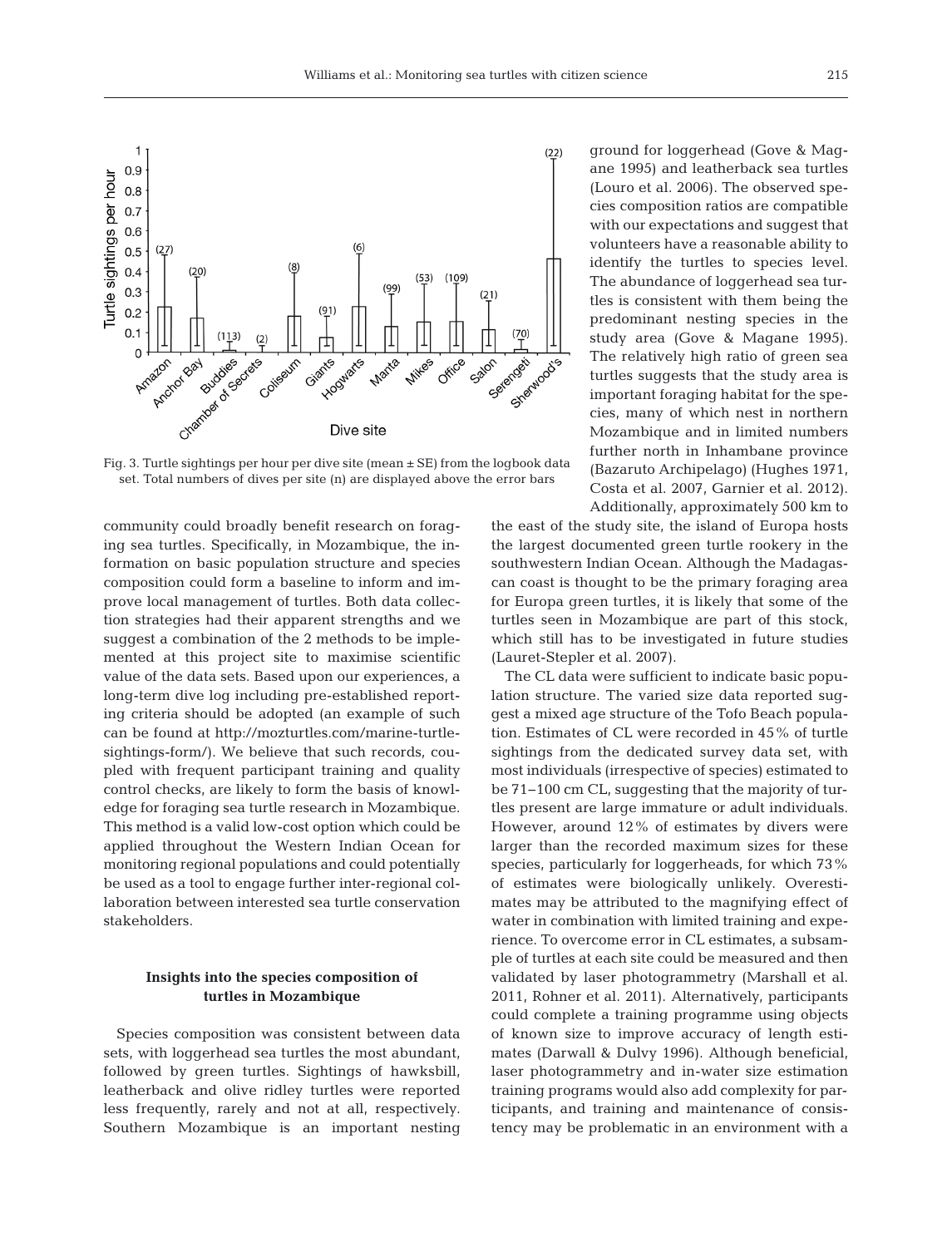largely transient workforce. Overall we found that the size estimate data set from the dedicated surveys was robust enough to address our specific research question regarding basic population structure.

# **Lessons learned for using recreational divers to monitor sea turtles**

Although the majority of our citizen scientists were professionals within the SCUBA diving industry, most lacked strong marine turtle species identification skills. Thus, although the logbooks were completed by dive professionals the majority of entries did not contain species identifications. A large proportion of the dedicated surveys were completed by dive centre D, which had an ongoing partnership with marine conservation volunteers. Through this program volunteers received species identification training, which contributed to the 97% of dedicated surveys that were assigned species records. Thus, if species identification training, such as that from the dedicated surveys, was delivered to dive staff compiling logbook entries we could expect a higher rate of records to be assigned to species level. The dedicated survey data suggests that some additional training is required to ensure correct identification between green and hawksbill turtles. We suspect this as high rates of hawksbill sea turtles were reported in the dedicated surveys, which was not consistent with the species ratios observed by the authors or other researchers based locally (J. L. Williams and S. J. Pierce unpubl. data). This likely suggests that participants were unable to easily distinguish between hawksbill and green turtles, particularly in juvenile stages. The challenge of requesting species identification from recreational SCUBA divers and non-scientific divers has been noted in the literature (Hickerson 2000, Houmeau 2007, Bell et al. 2008b). Even when other initiatives included data-confidence reporting criteria on survey forms, confidence in species identification was low (Bell et al. 2008b). Incorrect identification of species could be overcome in future projects using photographic records to accompany sighting reports (Hickerson 2000), and doing this would considerably increase the scientific utility of the study. Anecdotal information from study participants, and data from tracking studies elsewhere (Rees et al. 2013), suggest that individual turtles show fidelity to a particular site, and it cannot be known whether sightings were unique records of multiple individuals or repeat sightings of a single animal (Girondot 2010). The use of standardised photos of facial scales would allow for more detailed information about individual animals (Goodman-Hall & Braun McNeill 2013) (similar to a mark-recapture study), and possibly allow analysis of residency and movement between dive sites (Schofield et al. 2008, Brooks et al. 2011, Marshall & Pierce 2012).

There is strong positive bias in the dedicated survey data because overall sample effort (e.g. total number of dive trips conducted) was not recorded. This data set was therefore not conducive to analysis of seasonal or longer-term trends. Underreporting of sampling effort is a problem frequently highlighted in citizen science programs (Roxburgh 2000, Barrett et al. 2002), and can to some extent be overcome by repeated requests for data collectors to report nonsightings (Bell et al. 2008b). Our requests for operator dive effort for periods sampled by citizen scientists were not successful, as has also been noted elsewhere (Lynch et al. 2004). Furthermore, effort and absence data are crucial in accounting for variable species detection rates that are typical of large opportunistic citizen science data sets (Fink et al. 2011, Van Strien et al. 2013). To address this problem in future citizen science projects, effort — in this case records of non-sightings — must be clearly documen ted over the course of the study. This could be overcome by establishing a regular or semi-regular reporting/recording process that is routinely monitored by scientific coordinators.

The greatest participation came from dive centre D, which filled in the dedicated surveys with ongoing collaboration from paying marine conservation volunteers, whose motivation, enthusiasm or incentive to participate may have influenced dive industry staff. We feel that success with this operator can be attributed to their partnership with a volunteer ecotourism marine project. By hosting this volunteer project, they had a monetary incentive to sustain data collection.

It is apparent that the other data collectors, the dive staff from dive centres A, B and C, did not consistently report all encounters (presence or absence). Maintaining enthusiasm among voluntary sampling par ties is an ongoing issue for this type of methodology (Uychiaoco et al. 2005, Bell et al. 2008a, Finn et al. 2010). Both emotional attachment and intimate encounters with the study animals have been postulated as influential to both participants' enjoyment levels and overall citizen science programme success (Schänzel & McIntosh 2000, Cousins et al. 2009). We feel these factors are important to consider when explaining the high variability in response rates in dedicated surveys. Given that turtle encounter rates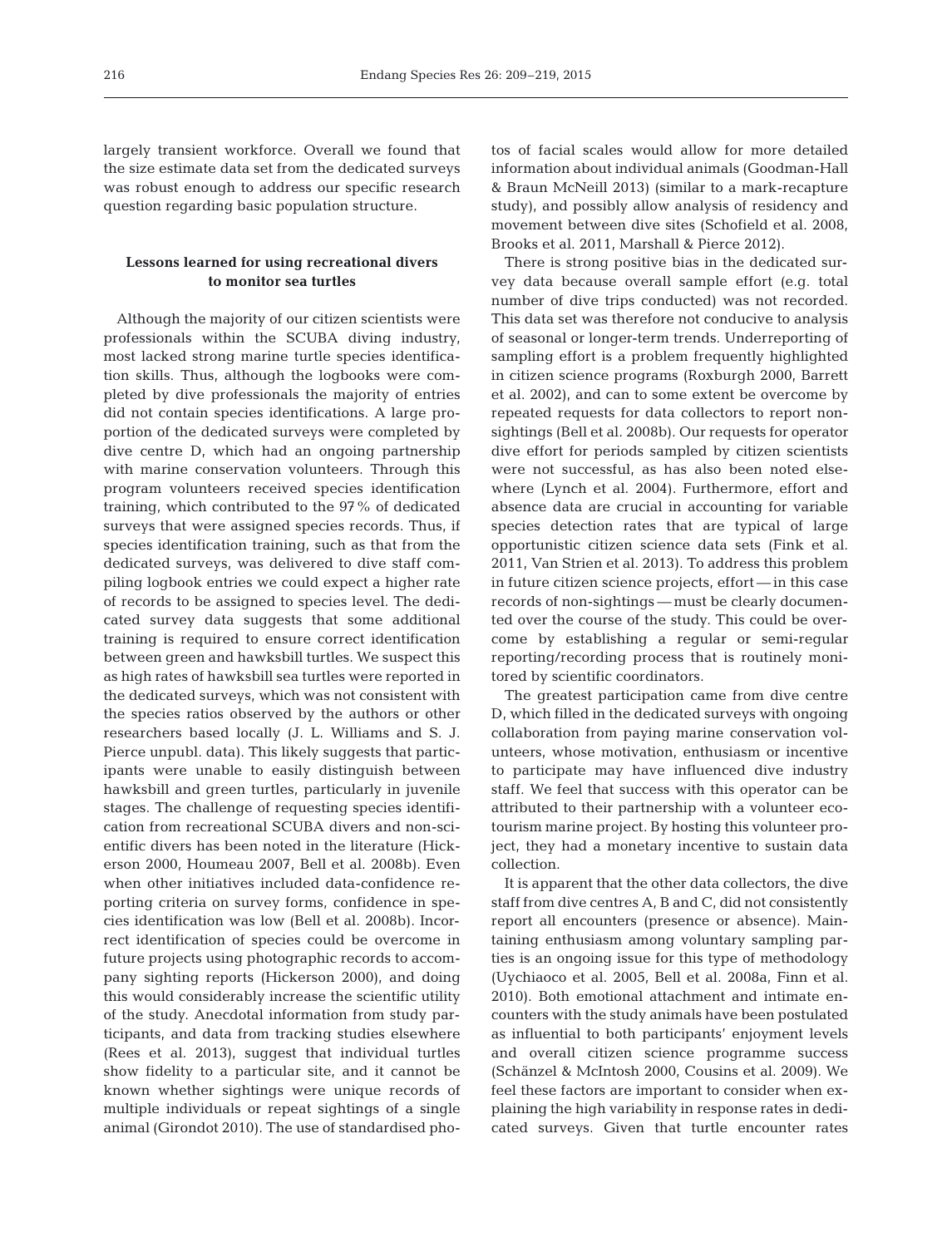throughout the sample period were relatively low (i.e. not guaranteed every dive trip), this may have affected participants' enthusiasm to report consistently.

Additionally, the high number of categories in the dedicated surveys  $(n = 17)$  may have prompted low consistency in reporting and high variability of re sponse rates. Low reporting consistency is also hypothesised to be a result of the design of the dedicated surveys, as they relied on many participants to report sightings and thus individual accountability to report consistently was lost. We would recommend simplifying the survey criteria to respond to specific research questions. Participation amongst dive operators participating in the dedicated surveys was not homogeneous, and it seems conceivable that data quality and quantity may be linked with motivation or incentive to participate (e.g. Campbell & Smith 2006). A suggested strategy to maintain enthusiasm and sustain volunteer-based projects is to demonstrate use and application of the collected data through information sessions and publications (Ryan et al. 2001). Overall, we found that the use of logbook data was most useful for evaluating trends in the long term. With this in mind, consistent reporting rates and sustained participation are key factors and further investigation is merited. Longterm dive records compiled by individuals or single dive centres are likely to be a valuable source of information for assessing basic trends of sea turtles and other charismatic marine animals in many areas.

The results of this survey provide the first insight into foraging sea turtle populations in Mozambique. Citizen science programs are highly dynamic; they require frequent training, data review and potential methodological changes during initial stages. Our experience suggests that working with a single dive centre is likely to be logistically easier, in terms of training (as training cycles can be accommodated to staff turnover), and will yield more consistent and usable results if regular engagement with participants is possible. However, our data show that working with multiple dive centres can produce viable data and allows for maximising sample effort.

Such a programme may also be most successful in locations where the survey animal is considered threatened or rare because this encourages reporting of encounters. Incorporating photographic records to validate species identification and individual animals will also strengthen monitoring programmes (Holmberg et al. 2009). A particularly appealing feature is that similar programmes can be designed, implemented and maintained with few direct costs, and thus could be widely adopted in developing nations and resource-restricted regions.

*Acknowledgements*. This is the 51st publication in the series from the All Out Africa (AOA) Research Unit. Sincere thanks go to the project coordinators (past and present) and marine volunteers from AOA who contributed to collection of the dedicated survey data, particularly J. Salmond, who initiated the project. Additionally, we thank L. Armstrong from Blue Footprints Eco Lodge and the Barra Lodge Dive Centre for providing the logbook data. Many thanks are extended to all the divers and dive staff from the 4 participating dive centres (Peri Peri Divers, Diversity Scuba, Liquid Adventures and Tofo Scuba) that contributed to the dedicated surveys. Idea Wild supported this project by providing underwater and laser photogrammetry equipment to advance the data collection methods. Casa Barry Lodge also provided in-kind support to in-country researchers over the duration of this project.

#### LITERATURE CITED

- Barrett N, Edgar G, Morton A (2002) Monitoring of Tasmanian inshore reef ecosystems. An assessment of the potential for volunteer monitoring programs and a summary of changes within the Maria Island Marine Reserve from 1992-2001. Tasmanian Aquaculture and Fisheries Institute Technical Report Series 10, University of Tasmania
- ► [Bell S, Marzano M, Cent J, Kobierska H and others \(2008a\)](http://dx.doi.org/10.1007/s10531-008-9357-9) What counts? Volunteers and their organisations in the recording and monitoring of biodiversity. Biodivers Conserv 17:3443-3454
- ▶ [Bell CD, Blumenthal JM, Austin TJ, Ebanks-Petrie G, Brod](http://dx.doi.org/10.3727/154427308788714768)erick AC, Godley BJ (2008b) Harnessing recreational divers for the collection of sea turtle data around the Cayman Islands. Tourism Mar Environ 5: 245−257
- ► [Bhattacharjee Y \(2005\) Ornithology. Citizen scientists sup](http://dx.doi.org/10.1126/science.308.5727.1402)plement work of Cornell researchers. Science 308: 1402−1403
	- Bjorndal KA (1999) Foraging ecology and nutrition of sea turtles. In:Lutz P, Musick J (eds) The biology of sea turtles. CRC Press, Boca Raton, FL, p 199−231
- ▶ [Bonney R, Cooper CB, Dickinson J, Kelling S, Phillips T,](http://dx.doi.org/10.1525/bio.2009.59.11.9) Rosenberg KV, Shirk J (2009) Citizen Science: A developing tool for expanding science knowledge and scientific literacy. Bioscience 59: 977−984
	- Bradford BM, Israel GD (2004) Evaluating volunteer motivation for sea turtle conservation in Florida. University of Florida, Agriculture Education and Communication Department, Institute of Agriculture and Food Sciences, Gainesville, FL
	- Brooks K, Rowat D, Pierce SJ, Jouannet D, Vely M (2011) Seeing spots: photo-identification as a regional tool for whale shark identification. Western Indian Ocean J Mar Sci 9: 185−194
- ► [Campbell LM, Smith C \(2006\) What makes them pay? Val](http://dx.doi.org/10.1007/s00267-005-0188-0)ues of volunteer tourists working for sea turtle conservation. Environ Manage 38:84-98
- ► Chou LM (1994) Living coastal resources of Southeast Asia: management through continuing education by institution of higher learning. Aquat Conserv 4: 179−184
- ► [Conrad CC, Hilchey KG \(2011\) A review of citizen science](http://dx.doi.org/10.1007/s10661-010-1582-5) and community-based environmental monitoring: issues and opportunities. Environ Monit Assess 176:273-291
- ► [Cornwell ML, Campbell LM \(2012\) Co-producing conserva](http://dx.doi.org/10.1177/0306312711430440)tion and knowledge: citizen-based sea turtle monitoring in North Carolina, USA. Soc Stud Sci 42: 101−120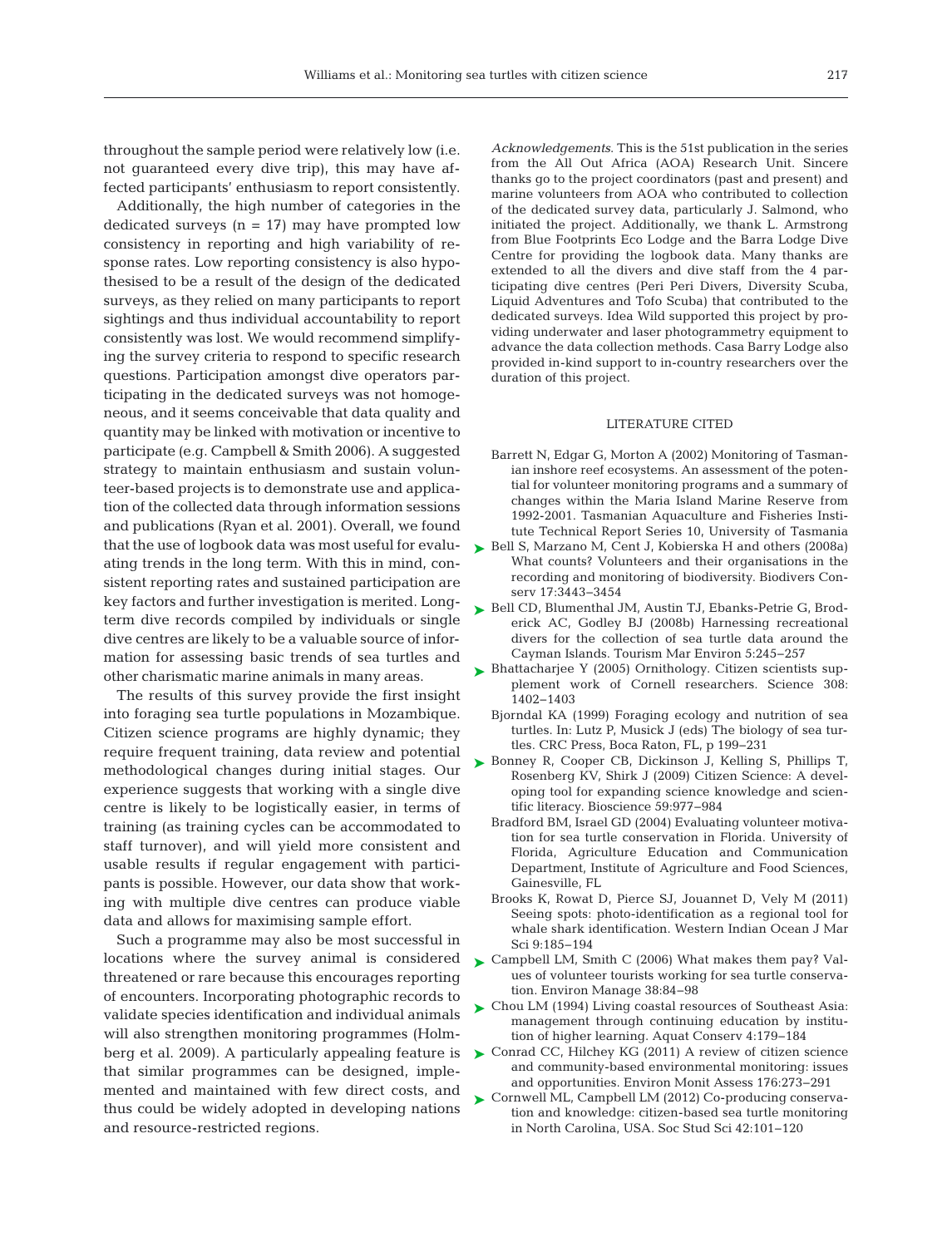- Costa A, Motta H, Pereira MAM, Videira EJS, Louro CMM, João J (2007) Marine turtles in Mozambique: the development of an effective conservation and management programme. Mar Turtle Newsl 117: 1−11
- ► Cousins JA, Evans J, Sadler JP (2009) Tve paid to observe lions, not map roads!' — an emotional journey with conservation volunteers in South Africa. Geoforum 40: 1069−1080
- [Crall AW, Newman GJ, Stohlgren TJ, Holfelder KA, Graham](http://dx.doi.org/10.1111/j.1755-263X.2011.00196.x) ➤ J, Waller DM (2011) Assessing citizen science data quality: an invasive species case study. Conserv Lett 4: 433−442
- ▶ [Darwall WRT, Dulvy NK \(1996\) An evaluation of the suit](http://dx.doi.org/10.1016/0006-3207(95)00147-6)ability of non-specialist volunteer researchers for coral reef fish surveys, Mafia Island Tanzania. Biol Conserv 78: 223−231
	- Eaton C, McMichael E, Witherington B, Foley A, Hardy R, Meylan A (2008) In-water sea turtle monitoring and research in Florida: review and recommendations. NOAA Tech Memo NMFS-OPR-38, US Dept of Commerce, St Petersburg, FL
	- Eckert KL (1999) Designing a conservation program. In: Bjorndal KA, Abreu-Grobois FA, Donnelly (eds) Re search and management techniques for the conservation of sea turtles. IUCN/SSC Marine Turtle Specialist Group Publication No 4, p 6−8
	- Ehrhart LM, Ogren LH (1999) Studies in foraging habitats; capturing and handling turtles. In: Bjorndal KA, Abreu-Grobois FA, Donnelly (eds) Research and management techniques for the conservation of sea turtles. IUCN/SSC Marine Turtle Specialist Group Publication No 4, p 61−64
	- Ellis C (2003) Participatory environmental research in tourism: a global view. Tourism Recr Res 28: 45−55
- [Fink D, Hochack WM, Zuckerberg B, Kelling ST \(2011\)](http://dx.doi.org/10.1016/j.proenv.2011.07.010) ➤ Modeling species distribution dynamics with SpatioTemporal Exploratory Models: discovering patterns and processes of broad-scale avian migrations. Procedia Environ Sci 7: 50−55
- [Finn PG, Udy NS, Baltais SJ, Price K, Coles L \(2010\) Assess-](http://dx.doi.org/10.1017/S0376892910000251)➤ ing the quality of seagrass data collected by community volunteers in Moreton Bay Marine Park, Australia. Environ Conserv 37:83-89
- ► [Foster-Smith J, Evans SM \(2003\) The value of marine eco](http://dx.doi.org/10.1016/S0006-3207(02)00373-7)logical data collected by volunteers. Biol Conserv 113: 199−213
- ▶ [Garnier J, Hill N, Guissamulo A, Silva I, Witt M, Godley B](http://dx.doi.org/10.1017/S0030605311001566) (2012) Status and community-based conservation of marine turtles in the northern Querimbas Islands (Mozambique). Oryx 46:359-367
	- Girondot M (2010) Editorial: the zero counts. Mar Turtle Newsl 129:5−7
- ► [Goffredo S, Piccinetti C, Zaccanti F \(2004\) Volunteers in](http://dx.doi.org/10.1111/j.1523-1739.2004.00015.x) marine conservation monitoring: a study of the distribution of seahorses carried out in collaboration with recreational scuba divers. Conserv Biol 18: 1492−1503
- ► [Goffredo S, Pensa F, Neri P, Orlandi A and others \(2010\)](http://dx.doi.org/10.1890/09-1546.1) Unite research with what citizens do for fun: 'recreational monitoring' of marine biodiversity. Ecol Appl 20: 2170−2187
	- Goodman-Hall A, Braun McNeill J (2013) Inferring sea turtle recapture rates using photographic identification. Herpetol Rev 44:561-596
- ► Gouveia C, Fonseca A, Câmara A, Ferreira F (2004) Promoting the use of environmental data collected by concerned citizens through information and communication

technologies. J Environ Manage 71: 135−154

- Gove D, Magane S (1995) The status of sea turtle conservation in Mozambique. In: Humphrey SL, Salm RV (eds) Proceedings of the Western Indian Ocean training workshop and strategic planning session on sea turtles. IUCN/ UNEP, Sodwana Bay, p 2−8
- Halusky JG, Seaman W, Strawbridge EW (1994) Effectiveness of trained volunteer divers in scientific documentation of artificial aquatic habitats. Bull Mar Sci 55: 939−959
- Hickerson EL (2000) Assessment and tracking resident, immature loggerheads *(Caretta caretta)* in and around the Flower Garden Banks, Northwest Gulf of Mexico. Masters thesis, Texas A&M University, College Station, TX
- [Hodgson G \(1999\) A global assessment of human effects on](http://dx.doi.org/10.1016/S0025-326X(99)00002-8) ➤ coral reefs. Mar Pollut Bull 38: 345−355
- ► [Holmberg J, Norman B, Arzoumanian Z \(2009\) Estimating](http://dx.doi.org/10.3354/esr00186) population size, structure, and residency time for whale sharks *Rhincodon typus* through collaborative photoidentification. Endang Species Res 7: 39−53
	- Houmeau V (2007) Influence du facteur alimentaire sur l'abondance des tortues imbriquees (*Eretmochelys im bri cata)* dans l'archipel Guadeloupeen. Masters thesis, Université des Antilles et de la Guyane
	- Hughes G (1971) Preliminary report on the sea turtles and dugongs of Moçambique. Vet Mocambicana 4:43-84
	- Hussey NE, Stroh N, Klaus R, Chekchak T, Kessel ST (2011) SCUBA diver observations and placard tags to monitor grey reef sharks, *Carcharhinus amblyrhynchos*, at Sha'ab Rumi, The Sudan: assessment and future directions. J Mar Biol Assoc UK 93(2): 1−10
- ▶ [Jaine FR, Couturier LIE, Weeks SJ, Townsend K, Bennett](http://dx.doi.org/10.1371/journal.pone.0046170) MB, Fiora K, Richardson AJ (2012) When giants turn up: sighting trends, environmental influences and habitat use of the manta ray *Manta alfredi* at a coral reef. PLoS ONE 7:e46170
- ► [Landry MS, Taggart CT \(2010\) 'Turtle watching' conserva](http://dx.doi.org/10.1007/s10531-009-9707-2)tion guidelines:green turtle (*Chelonia mydas)* tourism in nearshore coastal environments. Biodivers Conserv 19: 305−312
- [Lauret-Stepler M, Bourjea J, Roos D, Pelletier D, Ryan PG,](http://dx.doi.org/10.3354/esr003217) ➤ Ciccione S, Grizel H (2007) Reproductive seasonality and trend of *Chelonia mydas* in the SW Indian Ocean:a 20 yr study based on track counts. Endang Species Res 3: 217−227
	- Limpus CJ, Reed PC (1985) The green turtle, *Chelonia mydas*, in Queensland: a description of the population structure in a coral reef feeding ground. In: Grigg G, Shine R, Ehmann H (eds) Biology of Australasian frogs and reptiles. Royal Zoological Society of New South Wales, Mosman, p 47−52
- [Lloyd P, Plagányi ÉE, Weeks SJ, Magno-Canto M, Plagányi](http://dx.doi.org/10.1111/j.1365-2419.2011.00610.x) ➤ G (2012) Ocean warming alters species abundance patterns and increases species diversity in an African subtropical reef-fish community. Fish Oceanogr 21:78-94
- [Lorenzo B, Ilaria V, Sergio R, Stefano S, Giovanni S \(2011\)](http://dx.doi.org/10.1016/j.jnc.2011.05.004) ➤ Involvement of recreational scuba divers in emblematic species monitoring: the case of Mediterranean red coral (*Corallium rubrum)*. J Nat Conserv 19: 312−318
	- Louro CMM, Pereira MAM, Costa ACD (2006) Report on the conservation status of marine turtles in Mozambique. Ministerio para a Coordenação da Ação Ambiental, Maputo
- [Lynch TP, Wilkinson E, Melling L, Hamilton R, MacReady A,](http://dx.doi.org/10.1007/s00267-003-3014-6) ➤Feary S (2004) Conflict and impacts of divers and anglers in a marine park. Environ Manage 33: 196−211